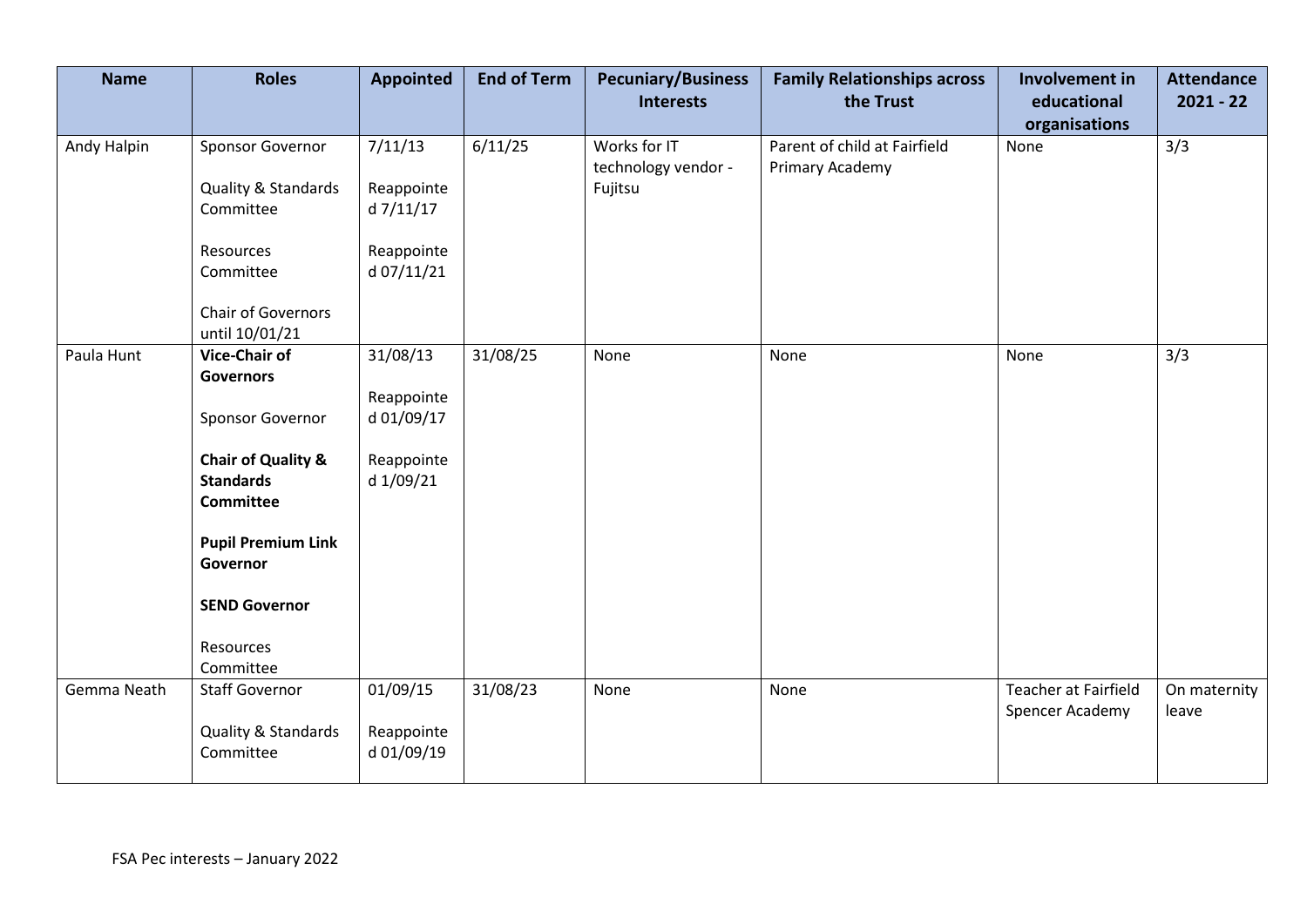|                   | Resources<br>Committee                                                                                                                                                      | Reappointe<br>d 1/09/21 |          |                                                                                                                        |                           |                                                          |     |
|-------------------|-----------------------------------------------------------------------------------------------------------------------------------------------------------------------------|-------------------------|----------|------------------------------------------------------------------------------------------------------------------------|---------------------------|----------------------------------------------------------|-----|
| Sarah Ashford     | <b>Staff Governor</b><br>Resources<br>Committee                                                                                                                             | 14/01/19                | 13/01/23 | None                                                                                                                   | None                      | Teacher at Fairfield<br>Spencer Academy                  | 2/2 |
| <b>Holly Rusz</b> | <b>Co-Chair of</b><br><b>Governors</b><br><b>Chair of Resources</b><br>Committee<br>Parent Governor<br>Quality & Standards<br>Committee<br>Resources<br>Committee           | 14/01/19                | 13/01/23 | May provide wedding<br>planning services to<br>staff of Fairfield<br>Spencer Academy or<br>SAT through own<br>business | Parent of child at school | None                                                     | 3/3 |
| Aimie Habgood     | <b>Chair of Quality &amp;</b><br><b>Standards</b><br><b>Committee</b><br>Parent Governor<br><b>Pupil Premium Link</b><br>governor<br><b>Sports Premium Link</b><br>Governor | 14/01/19                | 13/01/23 | None                                                                                                                   | Parent of child at school | Deputy<br>Headteacher at<br>Robin Hood Primary<br>School | 2/2 |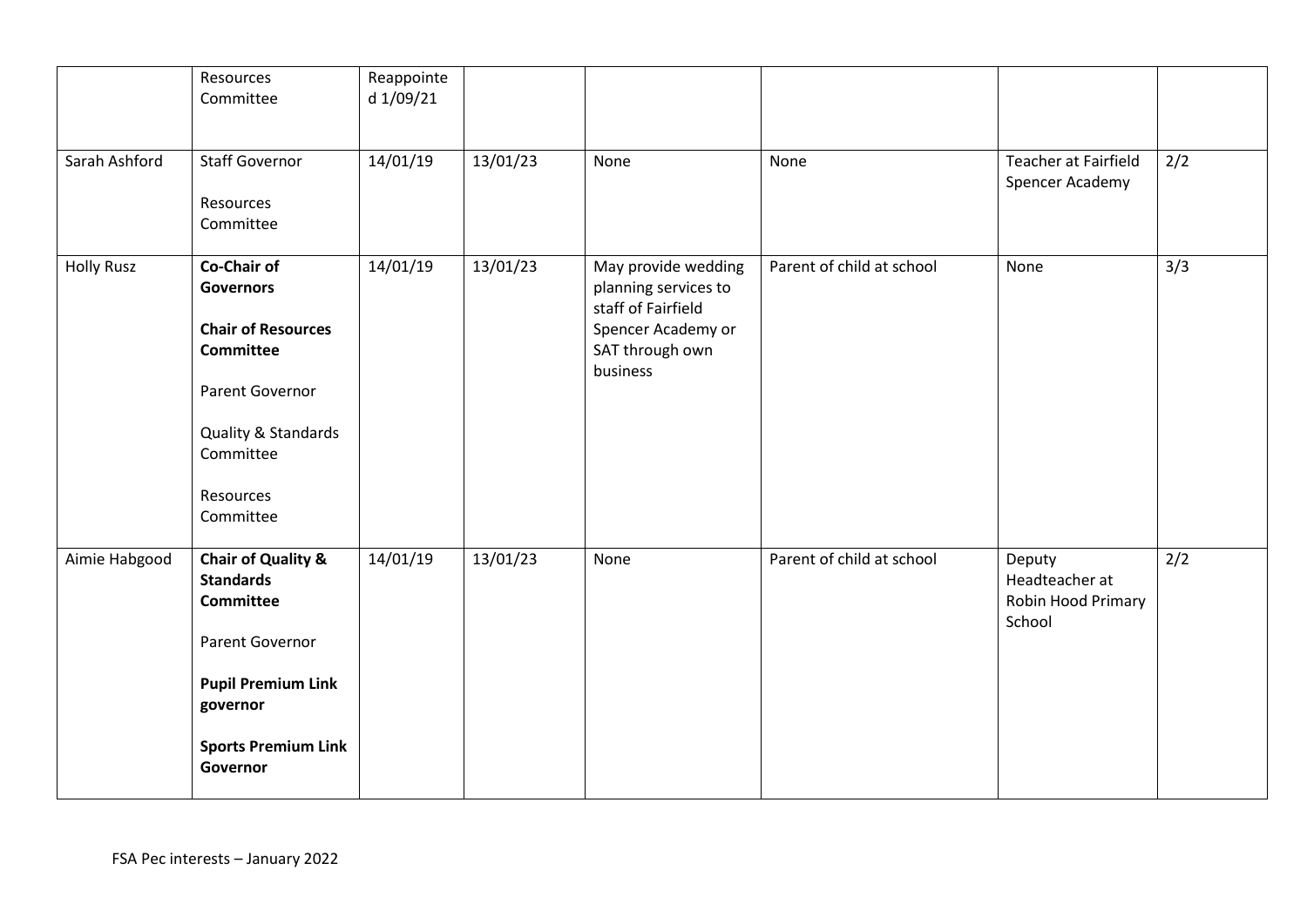|                       | Quality & Standards<br>Committee                                        |                                                      |          |                                                     |                                                                               |                                                                                                      |                                               |
|-----------------------|-------------------------------------------------------------------------|------------------------------------------------------|----------|-----------------------------------------------------|-------------------------------------------------------------------------------|------------------------------------------------------------------------------------------------------|-----------------------------------------------|
| Lynsey<br>O'Donnell   | <b>Co-Chair of</b><br><b>Governors</b>                                  | 14/09/19                                             | 13/01/23 | None                                                | Parent of children in school                                                  | None                                                                                                 | 1/2                                           |
|                       | Parent Governor                                                         |                                                      |          |                                                     |                                                                               |                                                                                                      |                                               |
|                       | <b>Child Protection &amp;</b><br>Safeguarding<br>Governor               |                                                      |          |                                                     |                                                                               |                                                                                                      |                                               |
|                       | <b>SEND link governor</b>                                               |                                                      |          |                                                     |                                                                               |                                                                                                      |                                               |
|                       | Quality & Standards<br>Committee                                        |                                                      |          |                                                     |                                                                               |                                                                                                      |                                               |
| Dianne Raynor         | Sponsor Governor<br>Resources<br>Committee                              | 28/09/20                                             | 27/09/24 | Director of Spencer<br><b>Superstars Foundation</b> | None                                                                          | Chair of Governors<br>at Sunnyside<br>Spencer Academy<br>(part of Spencer<br><b>Academies Trust)</b> | 2/2                                           |
| Shamara Sadler        | Principal<br>Quality & Standards<br>Committee<br>Resources<br>Committee | 27/05/19                                             |          | None                                                | Husband (David Sadler) is Chair<br>of Governors at Ashwood<br>Spencer Academy | None                                                                                                 | $2/2$ to end of<br>Autumn<br>term             |
| Sally-Ann<br>Mitchell | <b>Acting Principal</b><br>(December 2021<br>onwards)                   | In place of<br>Principal<br>from<br>December<br>2021 |          | None                                                | None                                                                          | None                                                                                                 | $1/1$ (in<br>attendance<br>in Autumn<br>term) |